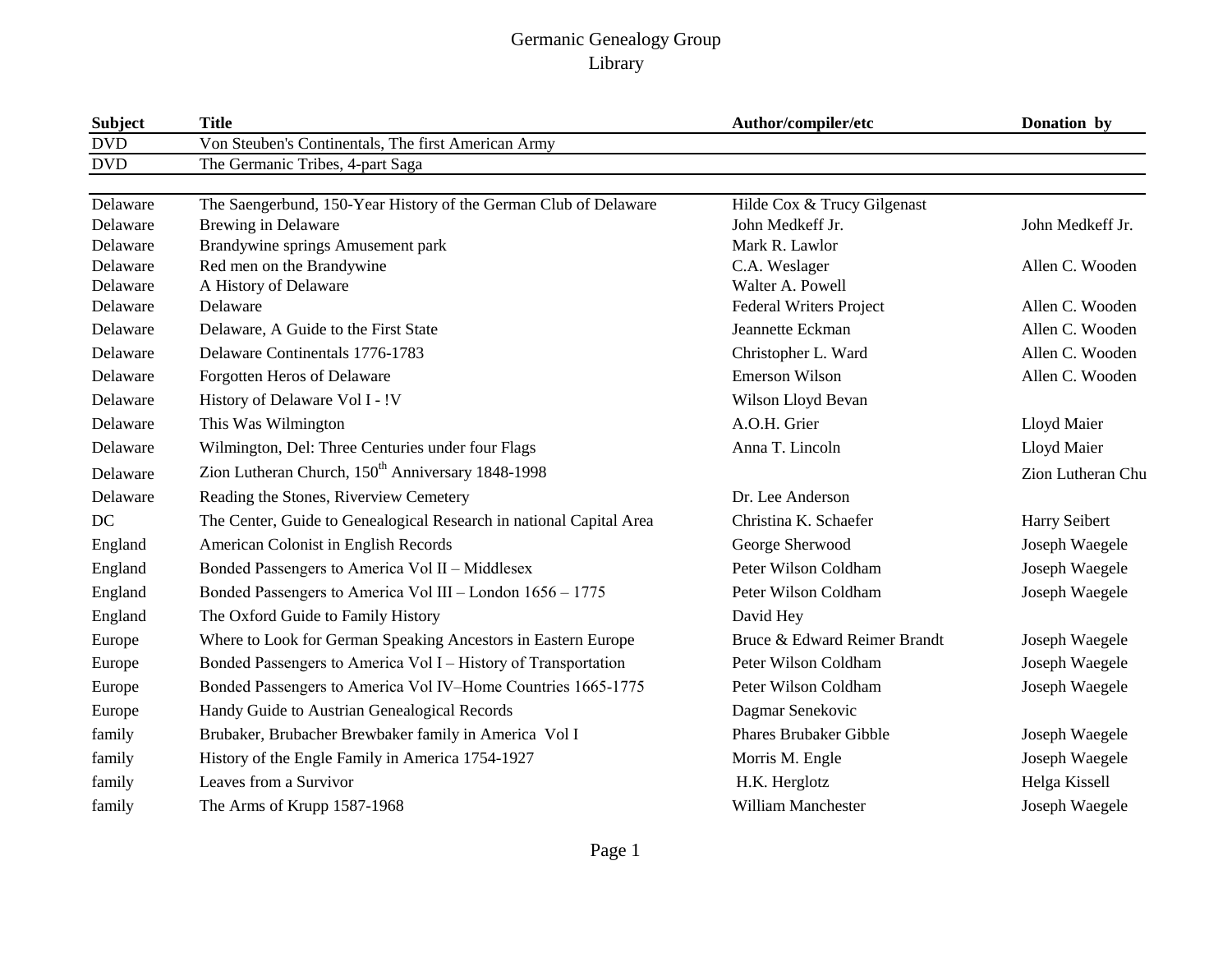| <b>Subject</b> | <b>Title</b>                                                                                   | Author/compiler/etc                                    | Donation by      |
|----------------|------------------------------------------------------------------------------------------------|--------------------------------------------------------|------------------|
| family         | Ulrich Engle & Anna Brachbuhl 1754-2004 Descendant Genealogy                                   | draft for Engle Family Reunion                         | Joseph Waegele   |
| family         | Descendants of Johann Nicholas Barrick,                                                        | Linda Barrick Durham                                   | Joseph Waegele   |
| family         | The Edward Clark Genealogy 1676-1988                                                           | Walter Burges Smith II, C.G.                           | Joseph Waegele   |
| Ger/Amer       | The Americans and the Germans                                                                  | <b>Editor Thomas Piltz</b>                             |                  |
| Ger/Amer       | Bulletin of German Historical Institute,                                                       | multiple issues                                        | Tom Lauppe       |
| Ger/Amer       | Drillmaster of Valley Forge (Baron De Steuben)                                                 | Paul Lockhart                                          |                  |
| Ger/Amer       | German American Genealogy, Immigrant Genealogical Society Publications                         | 1999-2006 spring and fall issues                       |                  |
| Ger/Amer       | German-American Relations - Bibliography                                                       | Margarit B. Krewson                                    |                  |
| Ger/Amer       | The German Americans                                                                           | Introduction by Barry Moreno                           | Joseph Waegele   |
| Ger/Amer       | The German Americans An Informal History                                                       | Richard O'Connor                                       |                  |
| Ger/Amer       | The Maryland Germans                                                                           | Dieter Cunz                                            |                  |
| Ger/Amer       | News from the Land of Freedom, German Immigrants Write Home                                    | Walter D. Kamphoefner, Wolfgang Helbich, Ulrike Sommer |                  |
| Ger/Amer       | Roots in the Rhineland                                                                         | Christine M. Totten                                    |                  |
| Germany        | <b>Ancestors in German Archives</b>                                                            | Raymond S. Wright II                                   |                  |
| Germany        | Bulletin of the German Historical Institute                                                    | Vol 62, spring 2018                                    | Tom Lauppe       |
| Germany        | Discovering Your Germanic Ancestors                                                            | S. Christ Anderson & Ernest Thode                      | Joseph Waegele   |
| Germany        | <b>Forty Autumns</b>                                                                           | Nina Willner                                           | Louis Himelreich |
| Germany        | German Genealogical Digest:A quarterly Journal for German Researchers                          | 6 years, 4 issues per year                             |                  |
| Germany        | German Immigrants, Bound from Bremen to New York, 1855-1867                                    | Gary J. Zimmerman & Marion Wolfert                     | Joseph Waegele   |
| Germany        | Immigrants from the German-Speaking Countries of Europe - selective Biblio Margarit B. Krewson |                                                        |                  |
| Germany        | In Search of your German Roots (2 copies)                                                      | Angus Baxter                                           | Joe Weber        |
| Germany        | Literatur Im Tauwetter, 3 volumes in German                                                    | Dr. Richard Zipser/Dr. Karl-Heinz Scheps Dr. Zipser    |                  |
| Germany        | Meyers Orts- und Verkehrs-Lexikon des Deutschen Reichs                                         | with guide                                             |                  |
| Germany        | The Atlantic Bridge to Germany $-7$ volumes                                                    | Charles M. Hall                                        |                  |
| Germany        | The Mecklenburg Genealogical handbook                                                          | Charles M. Hall                                        |                  |
| Germany        | The Stasi at Home and Abroad, Domestic order & Foreign Intelligence                            | edited by Uwe Spiekermann                              | Tom Lauppe       |
| Germany        | Von Oberlin nach Ostberlin                                                                     | Dr. Richard a. Zipser                                  | Dr. Zipser       |
| Germany        | Welcome to the Federal Republic of Germany                                                     | 1985 issue                                             | Joseph Waegele   |
| Germany        | Wuerttemberg Emigration Index Vol 8                                                            | Trudy Schenk & Ruth Froelke                            | Joseph Waegele   |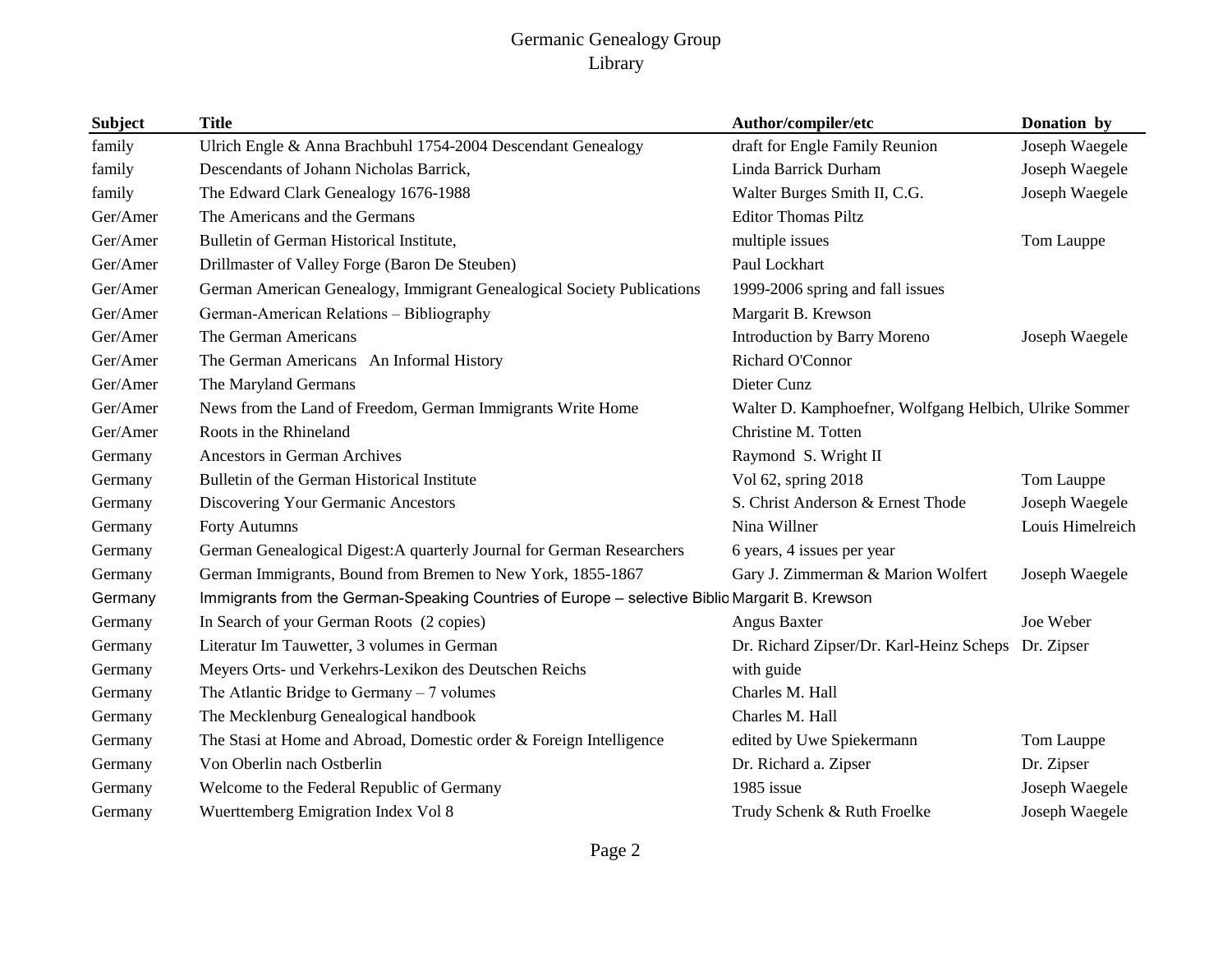| <b>Subject</b> | <b>Title</b>                                                     | Author/compiler/etc                | Donation by    |
|----------------|------------------------------------------------------------------|------------------------------------|----------------|
| How To         | Family Heritage User Guide                                       |                                    | Joseph Waegele |
| How To         | Family Tree for Scrapbookers                                     |                                    |                |
| How To         | Family tree Maker 5.0                                            |                                    |                |
| How To         | Family Tree Maker 7.0                                            |                                    |                |
| How To         | <b>Finding Your Roots</b>                                        | Jaeane Eddy Westin                 | Harry Seibert  |
| How To         | Genealogist's Companion and Source Book, 1 <sup>st</sup> edition | <b>Emily Croom</b>                 | Harry Seibert  |
| How To         | Genealogist's Companion and Source Book, 2 <sup>nd</sup> edition | <b>Emily Croom</b>                 | Joseph Waegele |
| How To         | Genealogy Online, $5^{\text{th}}$ edition                        | Elizabeth Powell Crowe             | Joseph Waegele |
| How To         | Genealogy via the Internet                                       | <b>Ralph Roberts</b>               |                |
| How To         | Heritage Quest Magazine - Civil War feature                      | July/Aug 2000                      | Joseph Waegele |
| How To         | How Healthy is Your Family Tree                                  | Carol Krause                       | Carol Fricke   |
| How To         | In Search of Our Ancestors                                       | Meagan Smolenyak                   |                |
| How To         | Netting Your Ancestor - Research on the Internet                 | Cyndi Howell                       | Joseph Waegele |
| How To         | The Handybook for Genealogists, $9th$ Edition                    |                                    | Joe Weber      |
| How To         | <b>Tracing Immigrant Origins</b>                                 | Family History Library publication | Joseph Waegele |
| maps           | Budesrepublick Deutscheland 1:200000                             | 1984/85                            |                |
| maps           | Deutsche Generalkarte 1:200000                                   | About 1990                         |                |
| maps           | Europe Atlas - 2008                                              | Micheline                          |                |
| maps           | Volker Staaten und Kulturen ein Kartenwerk zur Geschichte        | Georg Westermann Verlag            |                |
| maps           | Knaurs Welt-Atlas 1928                                           | Dr. Johannes Riedel                |                |
| maps           | World Atlas 1925                                                 |                                    |                |
| Maryland       | Pioneers in Service, The German Society of Maryland 1783-1958    | Klaus G. Wust                      |                |
| Materials      | An Ounce of Preservation, Care of Papers and Photographs         |                                    |                |
| Materials      | Archival Materials Catalog c 2006                                |                                    |                |
| New England    | The New England Historical and Genealogical Register             | July & Oct 2012, Oct 2013          | Tom Lauppe     |
| PA             | 1875 Historical Atlas of Lancaster County – map not included     | Everts & Stewart, Lois Ann Zook    | Joseph Waegele |
| PA             | A Biographical History of Lancaster County PA                    | Alex Harris                        | Joseph Waegele |
| PA             | Abstracts of Lancaster County PA Wills 1786-1820                 | F. Edward Wright                   | Joseph Waegele |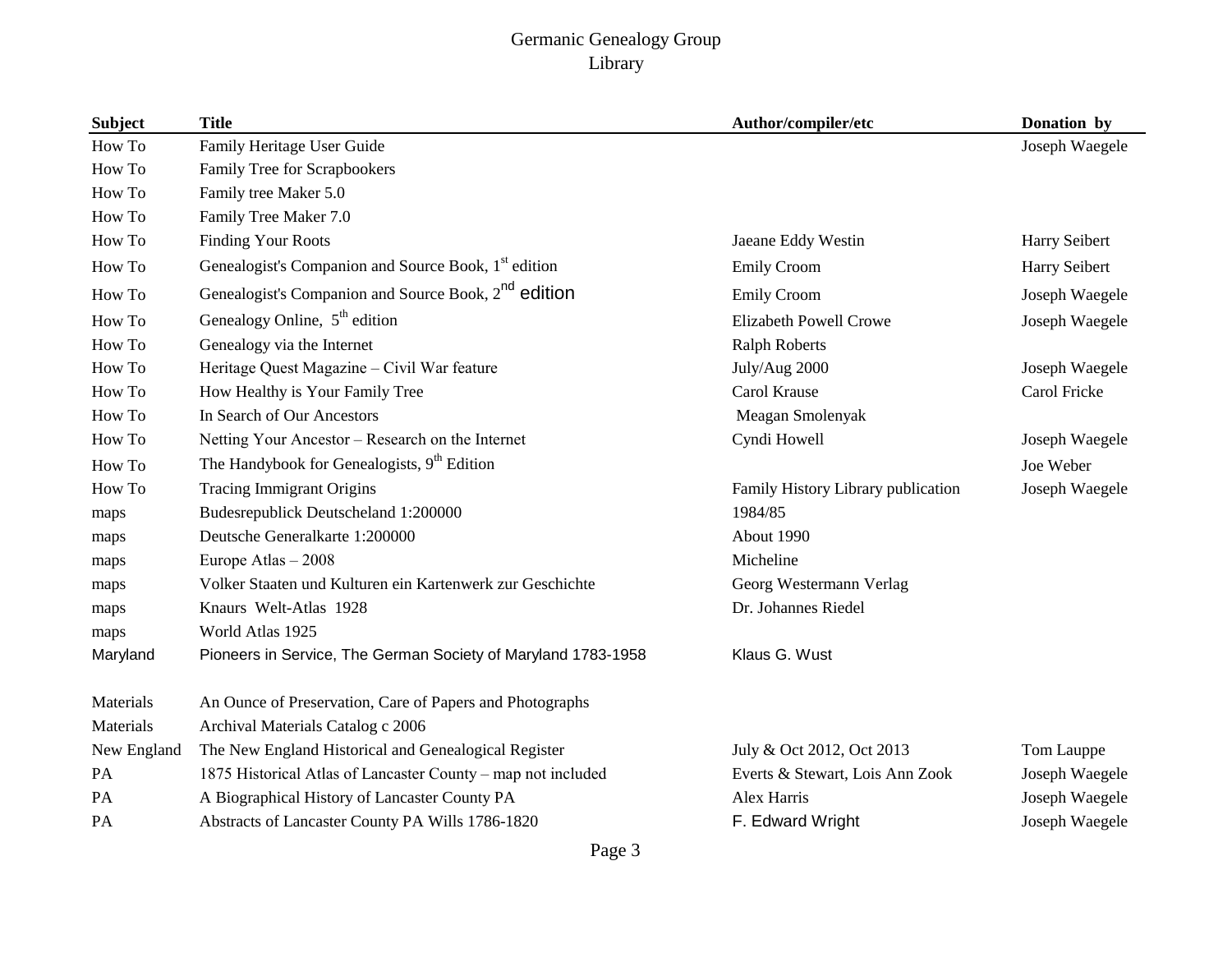| <b>Subject</b> | <b>Title</b>                                                             | Author/compiler/etc                    | Donation by    |
|----------------|--------------------------------------------------------------------------|----------------------------------------|----------------|
| PA             | Churches and Cemeteries of Lancaster county PA                           | A. Hunter Rineer Jr.                   | Joseph Waegele |
| PA             | Donegal Presbyterian Church                                              | compiled by order of the Session 1935  | Joseph Waegele |
| PA             | Emigrants to Pennsylvania 1641-1819                                      | Michael Tepper                         |                |
| PA             | Journal of the Johannes Schwalm Historical Association                   |                                        | Joseph Waegele |
| PA             | Journal of the Lancaster County Historical Society                       | Fall 2004                              |                |
| PA             | Journal of the Lancaster County Historical Society                       | Trinity 1977                           | Joseph Waegele |
| PA             | Lancaster County PA Cemetery Surname Index                               | Bob & Mary Closson                     | Joseph Waegele |
| PA             | Lancaster County PA Church Records of the 18 <sup>th</sup> Century Vol 2 | F. Edward Wright                       | Joseph Waegele |
| PA             | Lancaster County PA Deed Abstracts Indexed A-K 1729-1766 Vol I           | R. Thomas Mayhill                      | joseph Waegele |
| PA             | Marriages & Deaths from newspapers of Lancaster County 1821-1830         | F. Edward Wright                       | Joseph Waegele |
| PA             | Marriages & Deaths from newspapers of Lancaster County 1831-1840         | F. Edward Wright                       | Joseph Waegele |
| PA             | Pennsylvania Births, Lancaster County 1723-1777                          | John T. Humphrey                       | Joseph Waegele |
| PA             | Pennsylvania Births, Lancaster County 1778-1800                          | John T. Humphrey                       | Joseph Waegele |
| PA             | Pennsylvania German marriages                                            | Donna R. Irish                         | Joseph Waegele |
| PA             | Pennsylvania Marriages Prior to 1790                                     | John B. Linn & William H. Egle         | Joseph Waegele |
| PA             | Pennsylvania Mennonite Heritage Vol VIII, #1                             | Jan 1985                               | Joseph Waegele |
| PA             | Pennsylvania Mennonite Heritage Vol XVI, #3                              | <b>July 1993</b>                       | Joseph Waegele |
| <b>PA</b>      | <b>Rose Tree Families</b>                                                | Jane Levis Carter                      | Joseph Waegele |
| Periodicals    | Genealogical Periodicals, an Index                                       | Donald Lines Jacobus Vol II            | Lloyd Maier    |
| Periodicals    | The Genealogical Advertiser, Quarterly Magazine of Family History        | Lucy Hall Green Law                    | Joseph Waegele |
| Virginia       | 1815 Directory of Virginia Landowners Essex County - map not included    | Roger G. Ward                          | Joseph Waegele |
| Virginia       | Burials in Graham Cemetery, Orange, VA to 1994                           | Kenneth M. Clark & Edward T. Moore     | Joseph Waegele |
| Virginia       | <b>Culpepper county Genealogical Notes</b>                               | Raleigh Travers Green                  |                |
| Virginia       | Culpeper County marriages 1780-1853                                      | John Vogt & T. William Kethley, Jr.    | Joseph Waegele |
| Virginia       | <b>Culpeper County VA Marriages</b>                                      | from FHL film #0030927                 | Joseph Waegele |
| Virginia       | Essex County, Virginia Publick Claims                                    | Janice L. Abercrombie, Richard Slatten | Joseph Waegele |
| Virginia       | Fairfax County VA: Wills and Inventories 1742-1801                       | J. Estelle Stewart King                | Joseph Waegele |
| Virginia       | Genealogical and Historical Notes on Culpeper County VA                  | Raleigh Travers Green                  | Joseph Waegele |
| Virginia       | Index to Marriages of Old Rappahannock & Essex Counties 1655-1900        | Eva Eubank Wilkerson                   | Joseph Waegele |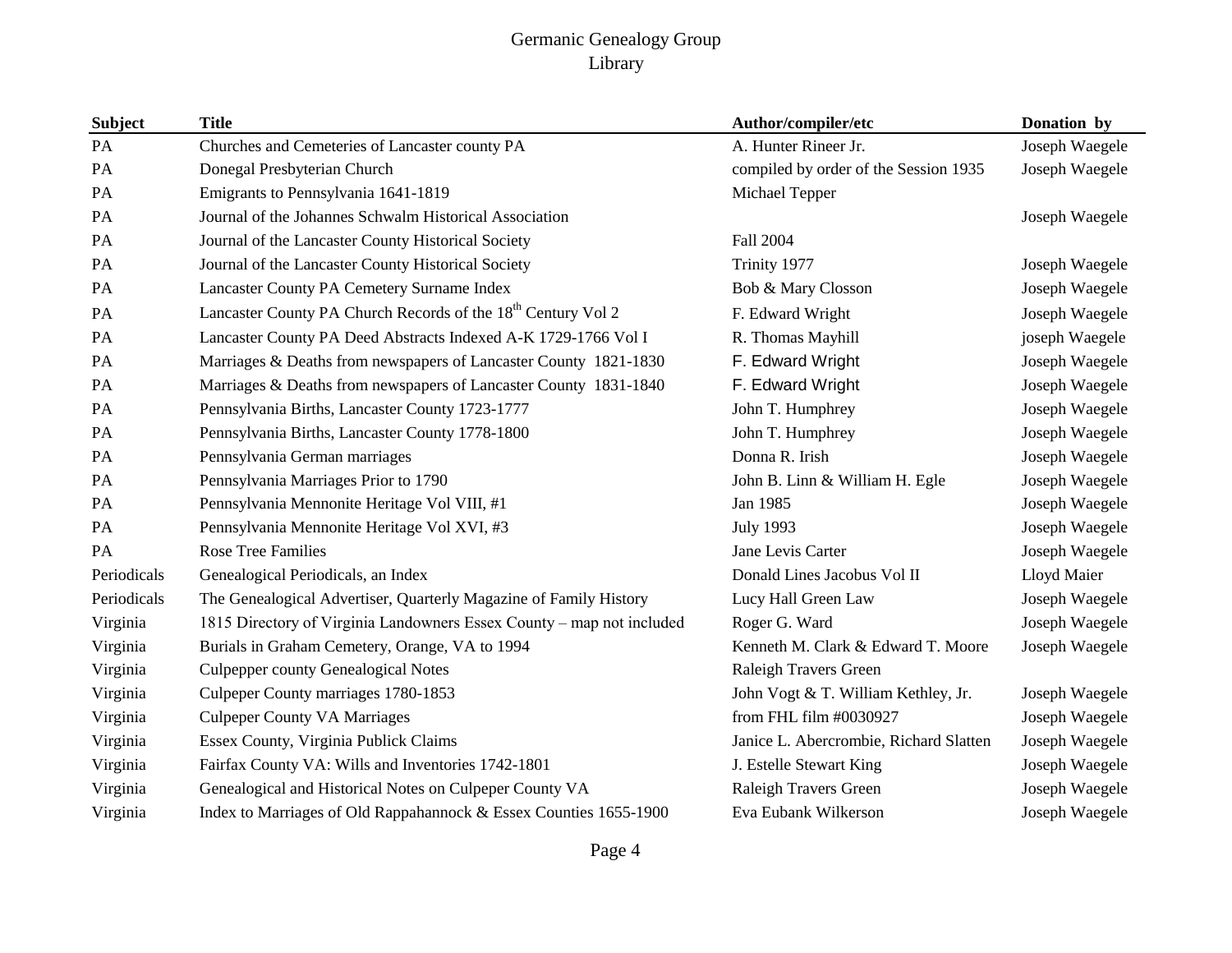| Subject  | Title                                                                | Author/compiler/etc                 | Donation by    |
|----------|----------------------------------------------------------------------|-------------------------------------|----------------|
| Virginia | Index tro Marriages of Old Rappahannock and Essex Counties           | Eva Eubank Wilkerson                | Joseph Waegele |
| Virginia | Marriage Records in the Virginia State Library: A researchers' Guide | John Vogt & T. William Kethley, Jr. | Joseph Waegele |
| Virginia | Marriages of Orange County VA 1747-1810                              | Catherine Lindsey Knorr             | Joseph Waegele |
| Virginia | Orange county Marriages, 1747-1850                                   | John Vogt & T. William Kethley, Jr. | Joseph Waegele |
| Virginia | Parish Lines Diocese of Southern Virginia                            | <b>Charles Francis Cocke</b>        | Joseph Waegele |
| Virginia | Parish Lines Diocese of Virginia                                     | <b>Charles Francis Cocke</b>        | Joseph Waegele |
| Virginia | Parish Lines Diocese of Southwestern Virginia                        | <b>Charles Francis Cocke</b>        | Joseph Waegele |
| Virginia | Tombstone Inscriptions of Orange county, VA                          | Margaret C. Klein                   | Joseph Waegele |
| Virginia | Virginia County Records Vol VI                                       | <b>William Armstrong Crozier</b>    | Joseph Waegele |

06/23/19